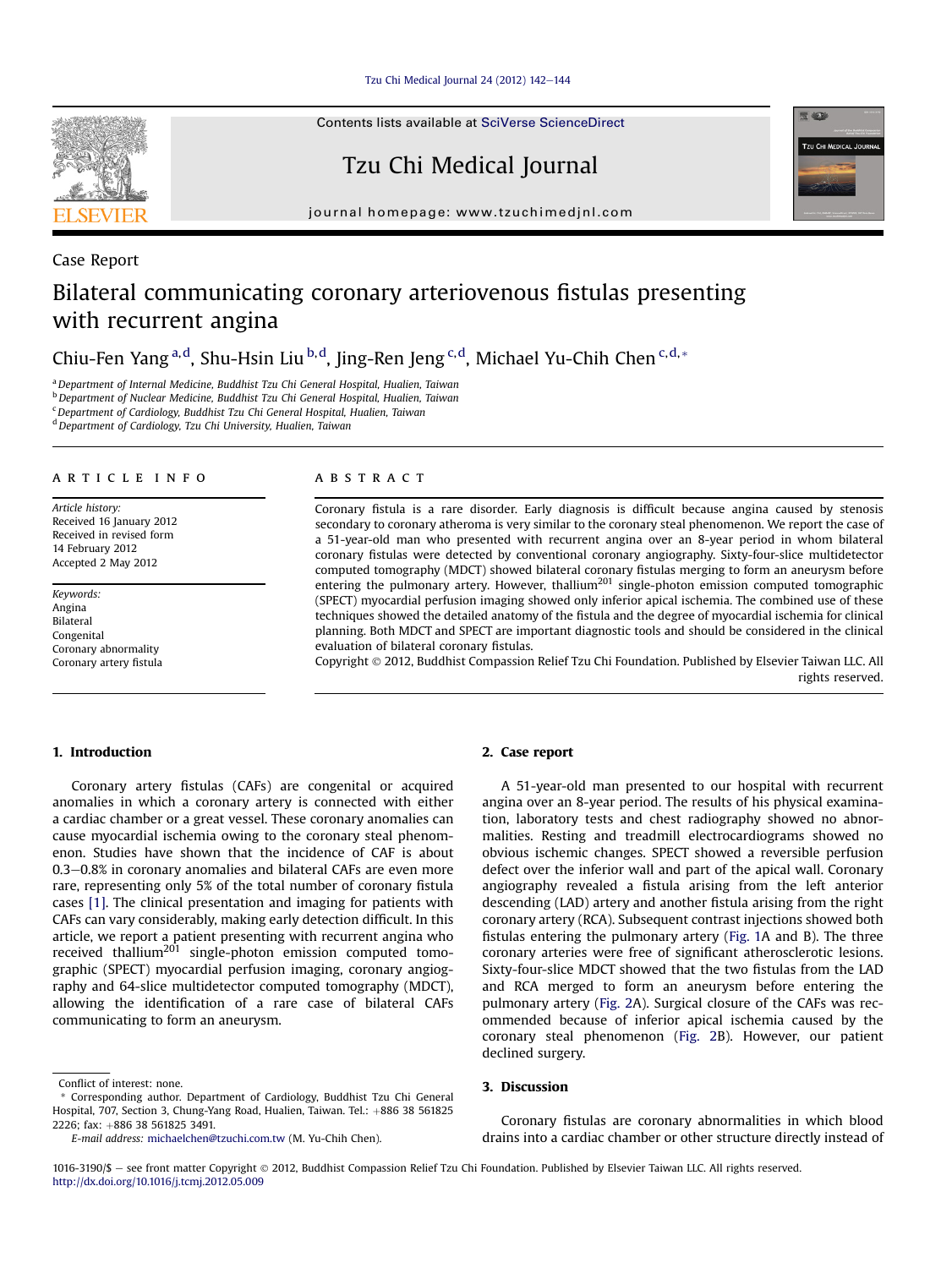<span id="page-1-0"></span>

Fig. 1. Coronary angiography: (A) right coronary angiography in the left anterior oblique projection showing a fistula (white arrow) arising from the proximal RCA and draining into the pulmonary artery; (B) left coronary angiography in the left anterior oblique projection showing another fistula (white arrow) arising from the LAD artery and terminating in the pulmonary artery. LCA = left coronary artery;  $RCA =$  right coronary artery.

passing through the myocardial capillary network. They can be either congenital or acquired. Myocardial ischemia, heart failure, and bacterial endocarditis are known complications. Treatment including surgical closure and catheter-based closure is recommended for patients with symptoms of heart failure or myocardial ischemia or asymptomatic patients with high-flow shunting. Our patient had recurrent angina caused by the coronary steal phenomenon owing to shunting of the CAFs. SPECT results suggested an underlying myocardial ischemia, and bilateral coronary fistulas were found unexpectedly during conventional coronary angiography. MDCT imaging revealed that the bilateral coronary fistulas joined to form an aneurysm before entering the pulmonary artery. Coronary fistulas usually drain into the right ventricle, right atrium, pulmonary artery, left ventricle, left atrium, and coronary sinus. Fifty-six percent of bilateral fistulas and 17% of unilateral fistulas drain into the pulmonary artery [\[2\].](#page-2-0) After a brief review of the English language literature using "bilateral coronary fistula" as a keyword in the PubMed database, we found only three cases of bilateral communicating coronary fistulas  $[3-5]$  $[3-5]$  $[3-5]$ . All three cases were detected by MDCT and reported after the year 2006. Note that in conventional sequential coronary angiography, a communication

between bilateral CAFs cannot be detected unless contrast material is injected into the RCA and LAD simultaneously. Conversely, MDCT of the heart, a relatively new but increasingly popular technique for coronary assessment, enables detailed evaluation of the anatomy of fistulas and detection of communication between them. In recent years, the clinical value of MDCT for investigating coronary anomalies has been emphasized [\[6\]](#page-2-0). Thus, the use of MDCT should be considered in the evaluation of patients with bilateral coronary fistulas discovered by angiography.

The role of SPECT studies in CAFs is unclear. A correlation between reversible perfusion defects owing to the coronary steal phenomenon and the territory of a single coronary fistula has been reported [\[7\]](#page-2-0). However, from the literature studies only four patients with bilateral CAFs underwent SPECT; in two of these cases SPECT did not reveal perfusion defects [\[2,3\]](#page-2-0) and in the remaining two cases it showed compatible perfusion defects [\[8,9\].](#page-2-0) In our patient, SPECT showed reversible perfusion defects over the inferior wall and part of the apical wall, which were correlated with the perfusion area of the RCA. The patient's large LAD fistula did not cause significant anterior ischemia according to the results of SPECT. It is possible that the two shunting forces from the LAD and RCA could



Fig. 2. MDCT and SPECT: (A) MDCT image demonstrates bilateral coronary fistulas from the LAD and RCA to the pulmonary artery merging to form an aneurysm (white arrow) before entering the pulmonary artery (inset bottom left: pulmonary artery and fistula); (B) myocardial perfusion imaging studies showing a reversible perfusion defect (white arrow) over the inferior wall and part of the apical wall. LCA = left coronary artery; MDCT = 64-slice multidetector computed tomography; RCA = right coronary artery;  $SPECT = thallium<sup>201</sup> single-photon emission computed tomography.$